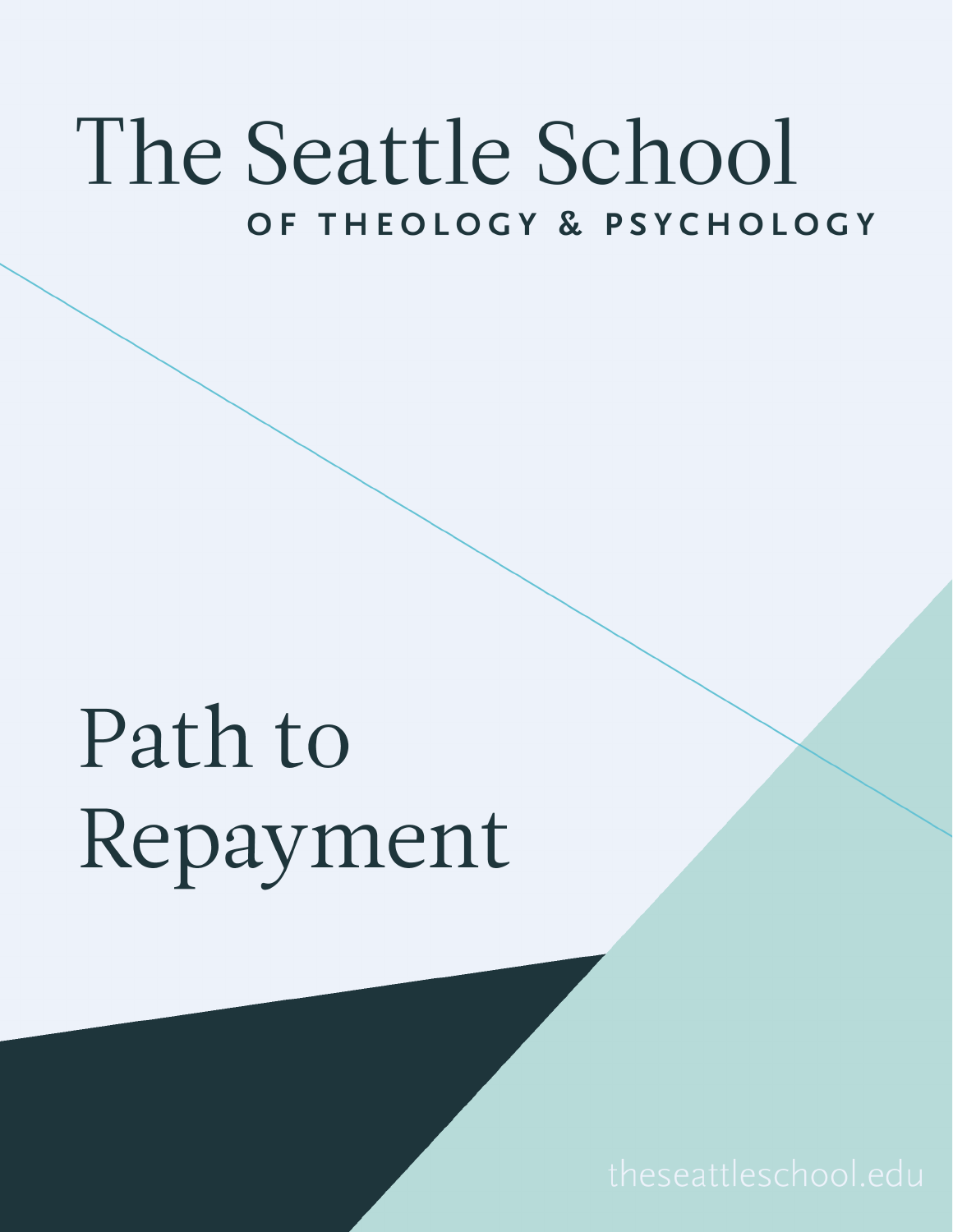#### Table of Contents

| Introduction                           |                |
|----------------------------------------|----------------|
| <b>Public Service Loan Forgiveness</b> | $\mathbf{2}$   |
| Loan Access & Retrieving Loan History  | 3              |
| 2018-2019 Interest Rates               | $\overline{4}$ |
| <b>Exit Counseling</b>                 | 5              |
| <b>Repayment Plan Options</b>          |                |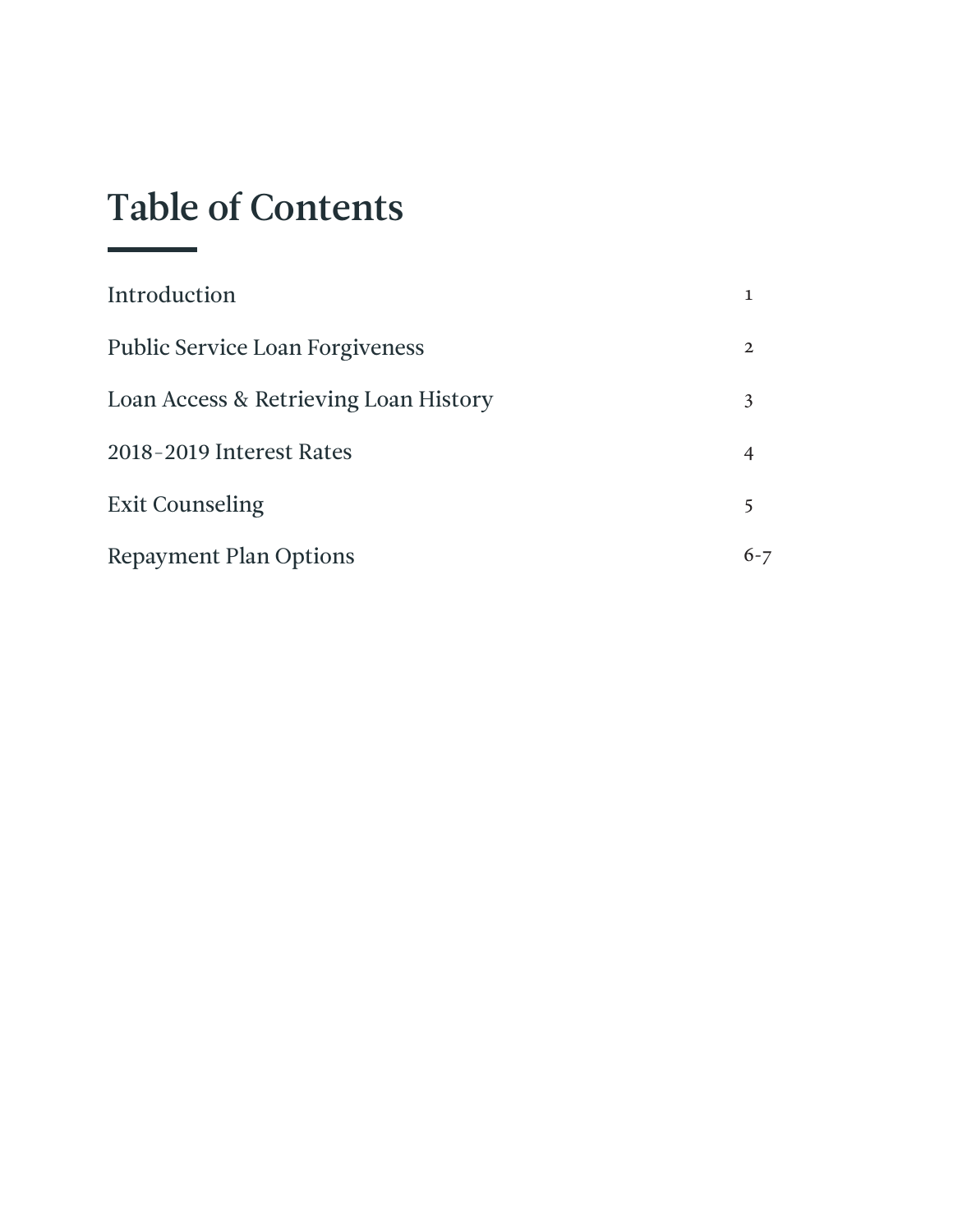#### Introduction

The Student Financial Services Office at The Seattle School remains available to all alumni with the intent to assist with questions and concerns regarding repayment programs. We believe it is our continuing connection to you that will help maintain relationships with our incoming and current student population. We are committed to work towards a system that will bring us all together and create the community we need to sustain our uniqueness.

May our mission of *text. soul. culture* apply richly in your corner of the world as you step out of our red brick walls. Even and *especially*, as we are apart, may you sense our continuing support of you and our mission.

Prayerfully,



Ligaya Avila Student Financial Services Coordinator Phone: 206.876.6117 Email: lavila@theseattleschool.edu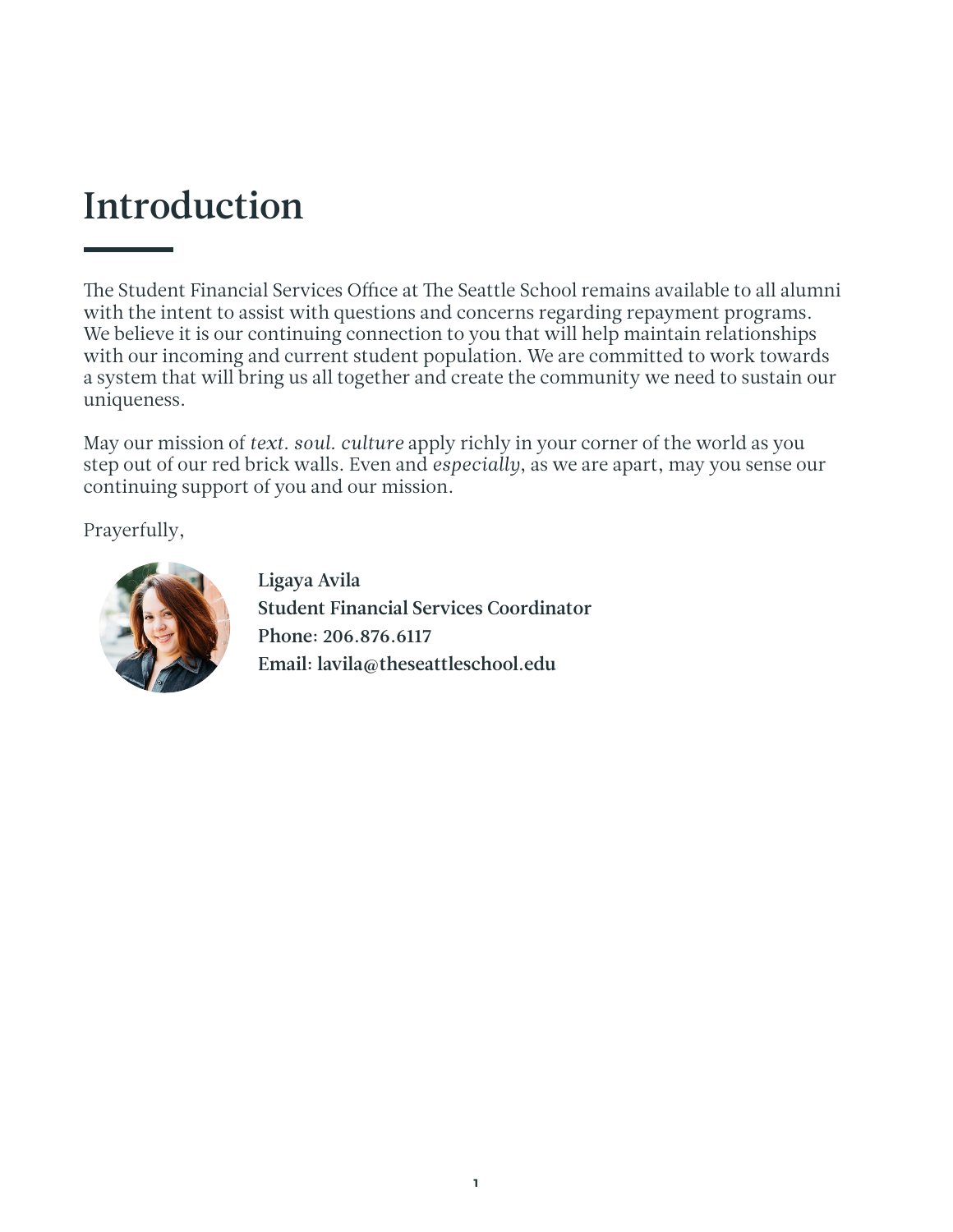*As you graduate and consider your next steps, we'd like to ensure you are aware of some important items regarding finances:*

#### Public Service Loan Forgiveness

The College Cost Reduction and Access Act of 2007 established a new public service loan forgiveness program. This program discharges any remaining debt after 10 years of fulltime employment in public service. The borrower must have made 120 payments as part of the Direct Loan program in order to obtain this benefit. Only payments made on or after October 1, 2007 count toward the required 120 monthly payments. Periods of deferment and forbearance are not counted toward the 120 payments. The remaining interest and principal are forgiven after 120 eligible monthly payments are made.

#### Eligible Loans

Eligible loans include:

- Direct Stafford Loans (Subsidized and Unsubsidized)
- Direct PLUS Loans and Direct Consolidation Loans
- Eligible Repayment Plans

Borrowers may use Pay As You Earn, Income-Based Repayment, Income Contingent Repayment, Standard Repayment or a combination of these plans. Payments made under other repayment plans do not count.

For more info on eligibility and employment requirements for the PSLF program, visit: https://studentaid.ed.gov/sa/repay-loans/forgiveness-cancellation/public-service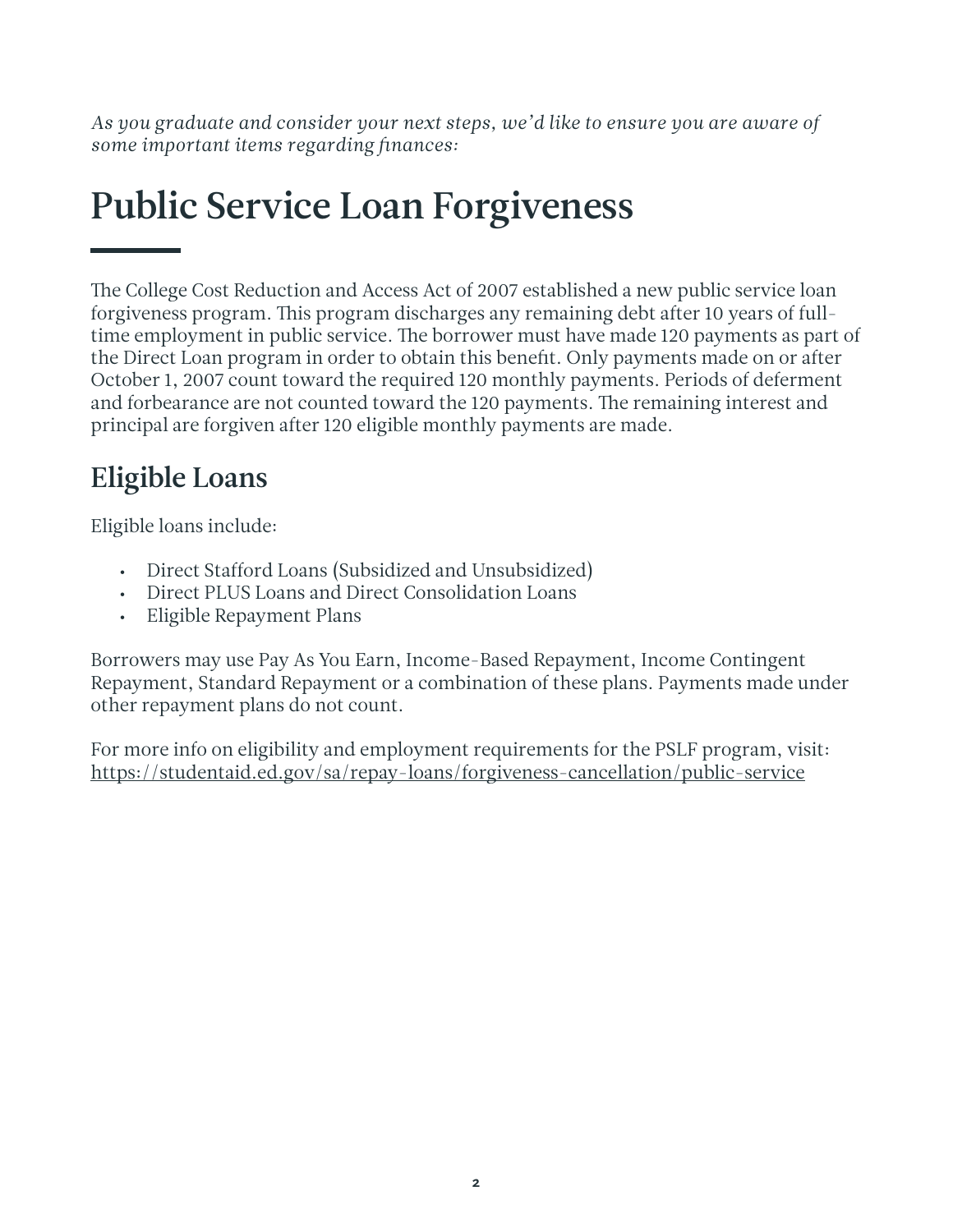#### Loan Access & Retrieving Loan History

Create a Federal Student Aid ID<sup>#</sup> to access your existing loan by calling the Federal Student Aid Info Center:

1.800.4FED-AID (1.800.433.3243)

Monday-Friday 8am-11pm EST | Saturday-Sunday 11am-5pm EST

It is important that you monitor and maintain your financial aid record. Go to NSLDS.ed.gov for a comprehensive overview of all your financial aid history, including undergraduate loans.



FOIA | Privacy | Security | Notices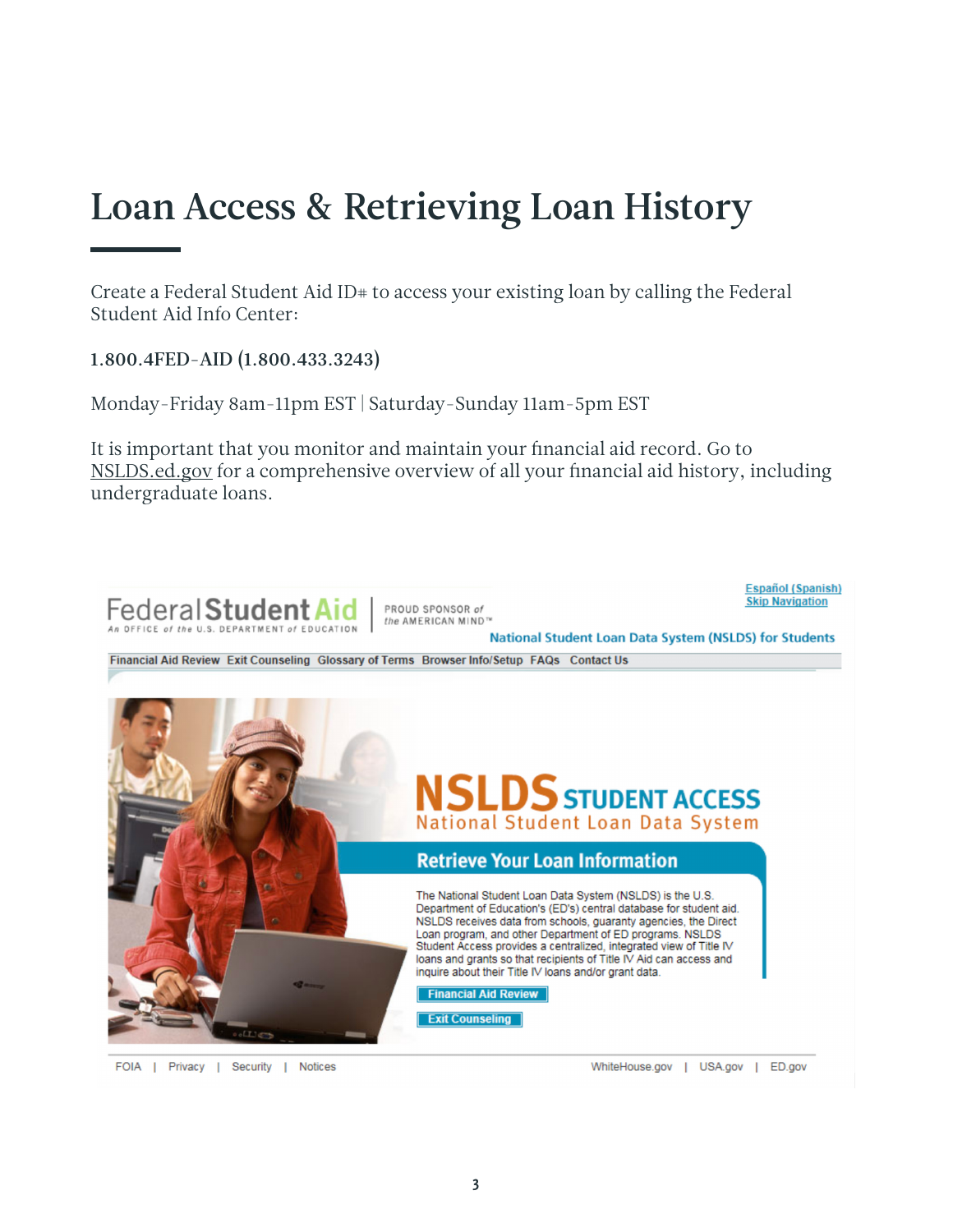#### 2018-2019 Interest Rates

| Interest Rates for Direct Loans First Disbursed on or after<br>July 1, 2018, and Before July 1, 2019 |                                                  |                   |  |
|------------------------------------------------------------------------------------------------------|--------------------------------------------------|-------------------|--|
| Loan Type                                                                                            | <b>Borrower Type</b>                             | <b>Fixed Rate</b> |  |
| Direct Subsidized Loans and<br>Direct Unsubsidized Loans                                             | Undergraduate                                    | 5.05%             |  |
| Direct Unsubsidized Loans                                                                            | Graduate or Professional                         | 6.6%              |  |
| Direct PLUS Loans                                                                                    | Parents and Graduate or<br>Professional Students | 7.6%              |  |

#### Finding the Right Payment for YOU

There are several repayment plans available, use the Repayment Estimator calculator to help determine which one is best for you: https://studentaid.ed.gov/sa/repay-loans For a list of all the plans available, visit: https://studentaid.ed.gov/sa/sites/default/files/repaying-your-loans.pdf

#### How to Make a Payment

Your loan servicer handles all billing regarding your student loans, so you will need to make payments directly to your servicer. Each servicer has its own payment process and can work with you if you need help making payments. Don't know who your servicer is? Log onto NSLDS.ed.gov. Once you have logged onto the site you will be able to select a loan and view who your servicer is along with their contact information.

Below is a list of servicers and contact information:

| Fedloan Servicing (PHEAA)                  | www.fedloan.org    | 800-699-2908 |
|--------------------------------------------|--------------------|--------------|
| Great Lakes Educational Loan Services Inc. | www.greatlakes.org | 800-236-4300 |
| Mohela                                     | www.mohela.com     | 888-866-4352 |
| Navient                                    | www.navient.com    | 888-272-5534 |
| Nelnet                                     | www.nelnet.com     | 888-486-4722 |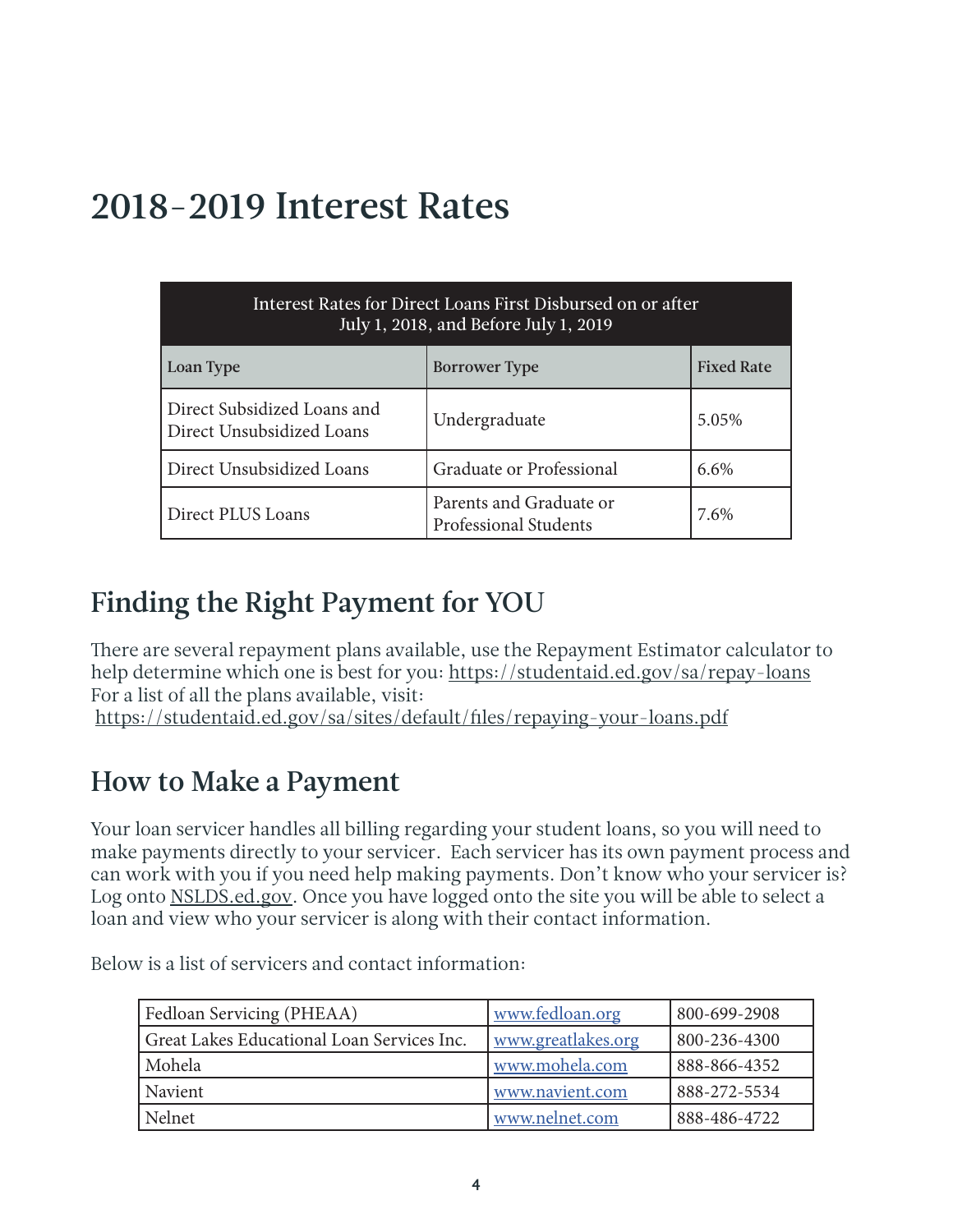#### Exit Counseling

Last but certainly not least, know that it is a Federal requirement that all students that have received funding through the Department of Education must complete the Exit Counseling. The Seattle School will not be able to release official transcripts before we have received notification that the Exit Counseling has been completed!

What you need to know and have on hand before starting:

- The entire counseling process must be completed in a single session, which generally takes 20-30 minutes
- Verified FSA ID
- Details on your financial aid and living expenses and income as applicable
- Contact info of 2 references in the US, future employer & next of kin as applicable

*If you have any questions about any of the above items, please feel free to contact our office!*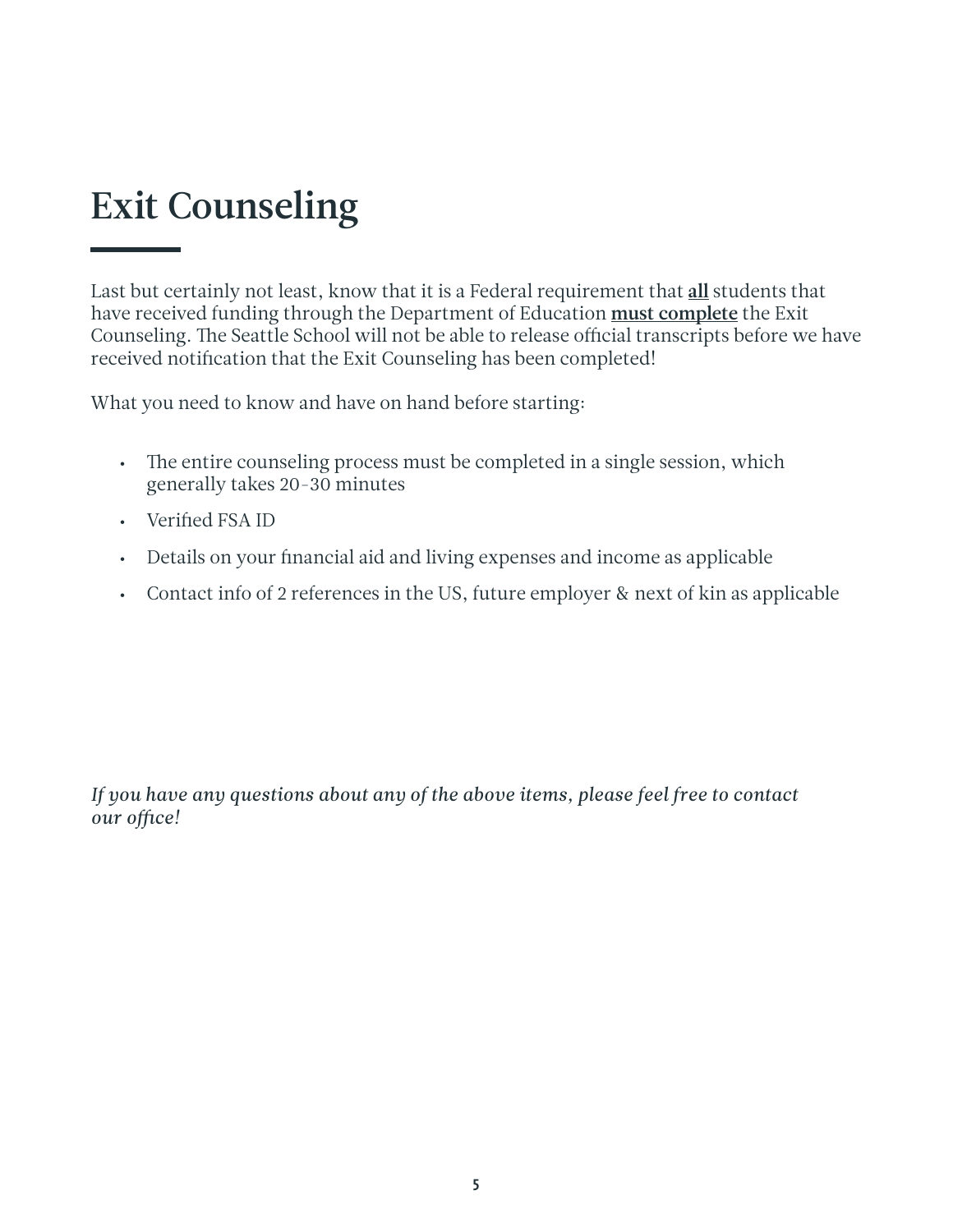### REPAYMENT PLAN OPTIONS FOR DIRECT LOANS AND FEDERAL FAMILY EDUCATION<br>LOAN (FFEL) PROGRAM LOANS **LOAN (FFEL) PROGRAM LOANS LOANS AND FEDERAL FAMILY EDUCATION REPAYMENT PLAN OPTIONS FOR DIRECT**

school that made the loan. about repayment of consolidation loans, see StudentAid.gov/consolidation. school that made the loan. For information about repayment of Federal Perkins Loans, contact the Parents at StudentAid.gov/resources#loan-basics-parents. For information for PLUS loans made to parents, see the brochure Direct Loan Basics for for PLUS loans made to parents, see the brochure Federal Perkins Loans. For information about repayment plan options parents, Direct Consolidation Loans and FFEL Consolidation Loans, or The repayment plan options below do not include PLUS loans made to The repayment plan options below do not include PLUS loans made to For information about repayment of Federal Perkins Loans, contact the about repayment of consolidation loans, see *Parents* at Federal Perkins Loans. For information about repayment plan options parents, Direct Consolidation Loans and FFEL Consolidation Loans, or **StudentAid.gov/resources#loan-basics-parents. StudentAid.gov/consolidation.**  *Direct Loan Basics for*  For information



## **Traditional Repayment Plans Traditional Repayment Plans**

| ᇃ                                                                                                                                                                                                                                                                                                                                                                                                                                                         | Plan                                                                                                                                                                                                                                                                                                                                        | Plan                                                                                                                                                                                                                        | <b>PLAN</b>        |
|-----------------------------------------------------------------------------------------------------------------------------------------------------------------------------------------------------------------------------------------------------------------------------------------------------------------------------------------------------------------------------------------------------------------------------------------------------------|---------------------------------------------------------------------------------------------------------------------------------------------------------------------------------------------------------------------------------------------------------------------------------------------------------------------------------------------|-----------------------------------------------------------------------------------------------------------------------------------------------------------------------------------------------------------------------------|--------------------|
| Repayment                                                                                                                                                                                                                                                                                                                                                                                                                                                 | Repayment                                                                                                                                                                                                                                                                                                                                   | Standard                                                                                                                                                                                                                    |                    |
| Extended                                                                                                                                                                                                                                                                                                                                                                                                                                                  | Graduated                                                                                                                                                                                                                                                                                                                                   | Repayment                                                                                                                                                                                                                   |                    |
| FFEL Program borrowers who have more<br>than \$30,000 of FFEL Program loans<br>\$30,000 of Direct Loans to repay, and<br>Direct Loan borrowers who have more than<br>at StudentAid.gov/repay.<br>to repay, and who obtained their FFEL<br>Oct. 7, 1998.<br>who obtained their Direct Loans on or after<br>Note: There are additional eligibility<br>Program loans on or after Oct. 7, 1998.<br>requirements. View repayment plan details                  | All borrowers                                                                                                                                                                                                                                                                                                                               | All borrowers                                                                                                                                                                                                               | ELIGIBLE BORROWERS |
| FFEL PLUS Loans                                                                                                                                                                                                                                                                                                                                                                                                                                           | FFEL PLUS Loans                                                                                                                                                                                                                                                                                                                             | Unsubsidized Federal                                                                                                                                                                                                        | ELIGIBLE LOANS     |
| Unsubsidized Federal                                                                                                                                                                                                                                                                                                                                                                                                                                      | Direct PLUS Loans                                                                                                                                                                                                                                                                                                                           | Direct PLUS Loans                                                                                                                                                                                                           |                    |
| Subsidized Federal                                                                                                                                                                                                                                                                                                                                                                                                                                        | Unsubsidized Federal                                                                                                                                                                                                                                                                                                                        | FFEL PLUS Loans                                                                                                                                                                                                             |                    |
| Direct Unsubsidized Loans                                                                                                                                                                                                                                                                                                                                                                                                                                 | Subsidized Federal                                                                                                                                                                                                                                                                                                                          | Subsidized Federal                                                                                                                                                                                                          |                    |
| Direct Subsidized Loans                                                                                                                                                                                                                                                                                                                                                                                                                                   | Direct Unsubsidized Loans                                                                                                                                                                                                                                                                                                                   | Direct Unsubsidized Loans                                                                                                                                                                                                   |                    |
| Direct PLUS Loans                                                                                                                                                                                                                                                                                                                                                                                                                                         | Stafford Loans                                                                                                                                                                                                                                                                                                                              | Direct Subsidized Loans                                                                                                                                                                                                     |                    |
| Stafford Loans                                                                                                                                                                                                                                                                                                                                                                                                                                            | Direct Subsidized Loans                                                                                                                                                                                                                                                                                                                     | Stafford Loans                                                                                                                                                                                                              |                    |
| Stafford Loans                                                                                                                                                                                                                                                                                                                                                                                                                                            | Stafford Loans                                                                                                                                                                                                                                                                                                                              | Stafford Loans                                                                                                                                                                                                              |                    |
| Your monthly payments will be lower than the 10-year Standard Repayment Plan.<br>Time you have to repay: Up to 25 years<br>You'll pay more for your loan over time than under the 10-year Standard<br>Repayment Plan.<br>years. You can choose to make either fixed or graduated payments (payments that start<br>Your payments will be an amount that ensures that your loan will be paid in full in 25<br>out low and then increase<br>every two years) | You'll pay more for your loan over time than under the 10-year Standard Repayment Plan.<br>Your payments<br>Time you have to repay: Up to 10 years.<br>will start out low and increase every two years;<br>will not be more than three times greater than any other monthly payment.<br>must be at least equal to monthly interest due; and | Your payments will be a fixed amount of at least \$50 per month.<br>You'll pay less interest for<br>the other plans.<br>Time you have to repay: Up to 10 years.<br>your loan over time under this plan than you would under | QUICK COMPARISON   |